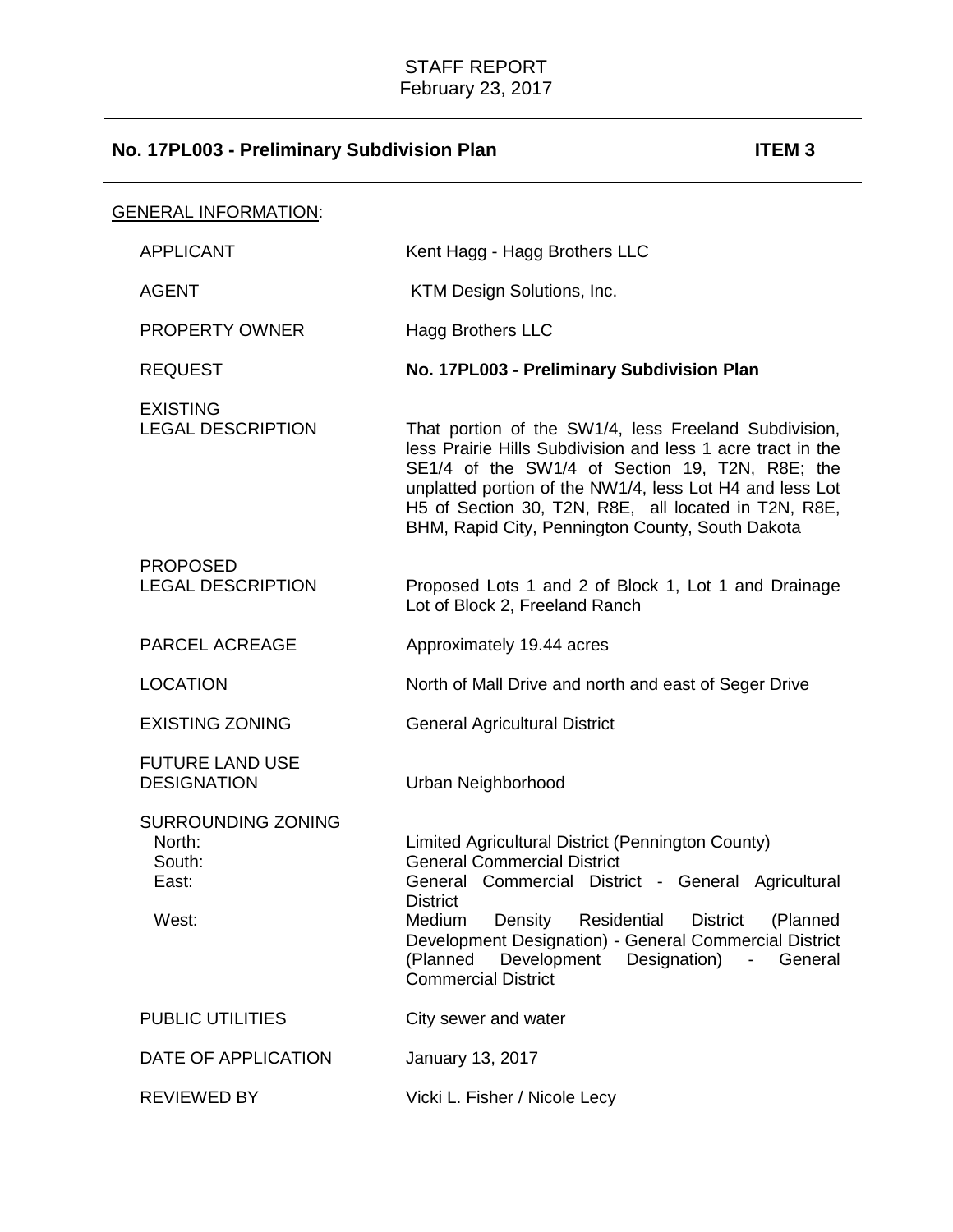#### RECOMMENDATION:

Staff recommends that the Preliminary Subdivision Plan be approved with the following stipulations:

- 1. Upon submittal of a Development Engineering Plan application, the redline drawing comments shall be addressed. In addition, the redline drawing comments shall be returned with the Development Engineering Plan application;
- 2. Upon submittal of a Development Engineering Plan application, construction plans for Street A shall be submitted for review and approval showing the street located in a minimum 52 foot wide right-of-way with an additional 10 feet of right-of-way the first 200 feet as it extends north from E. Mall Drive. In addition, the street shall be constructed with a minimum 26 foot wide paved surface, curb, gutter, sidewalk, street light conduit, water and sewer or an Exception shall be obtained. If an Exception is obtained, a copy of the approved Exception shall be submitted with the Development Engineering Plan application;
- 3. Upon submittal of a Development Engineering Plan application, construction plans for Seger Drive shall be submitted for review and approval showing the street located within a minimum 70 foot wide right-of-way and constructed with a minimum 26 foot wide paved surface curb, gutter, sidewalk, street light conduit, water and sewer or an Exception shall be obtained. If an Exception is obtained, a copy of the approved Exception shall be submitted with the Development Engineering Plan application;
- 4. Upon submittal of a Development Engineering Plan application, water plans and analysis prepared by a Registered Professional Engineer shall be submitted for review and approval in accordance with the Infrastructure Design Criteria Manual. The design report shall demonstrate that the water service is adequate to meet estimated domestic flows and required fire flows to support the proposed development;
- 5. Upon submittal of a Development Engineering Plan application, a sewer design report prepared by a Registered Professional Engineer as per the Infrastructure Design Criteria Manual shall be submitted for review and approval. The design report shall demonstrate that the sanitary sewer capacity is adequate to meet estimated flows and provide sufficient system capacity in conformance with the Infrastructure Design Criteria Manual;
- 6. Upon submittal of a Development Engineering Plan application, a drainage plan and report prepared by a Registered Professional Engineer as per the Infrastructure Design Criteria Manual and the Rapid City Municipal Code shall be submitted for review and approval for the proposed subdivision improvements. The drainage plan shall also be in compliance with the Box Elder Drainage Basin or amendments to the basin plan shall be secured. All on-site and off-site drainage improvements as needed for the proposed development shall be provided either as a regional facility or specifically for the development. The project phasing shall be reviewed and drainage improvements provided for each phase while considering the overall drainage plan for the development. The drainage report shall address storm water quantity control and storm water quality treatment. In addition, the drainage plan shall also confirm if any wetlands will be impacted by the project and, if so, permitting through the Army Corp of Engineer, along with wetland mitigation, will be required. Easements shall also be provided as needed and perpetual ownership and maintenance of facilities must be identified;
- 7. Upon submittal of a Development Engineering Plan application, a geotechnical report including an analysis of soil corrosivity and pavement design for all proposed subdivision improvements shall be submitted for review and approval;
- 8. Prior to approval of the Development Engineering Plan application, submitted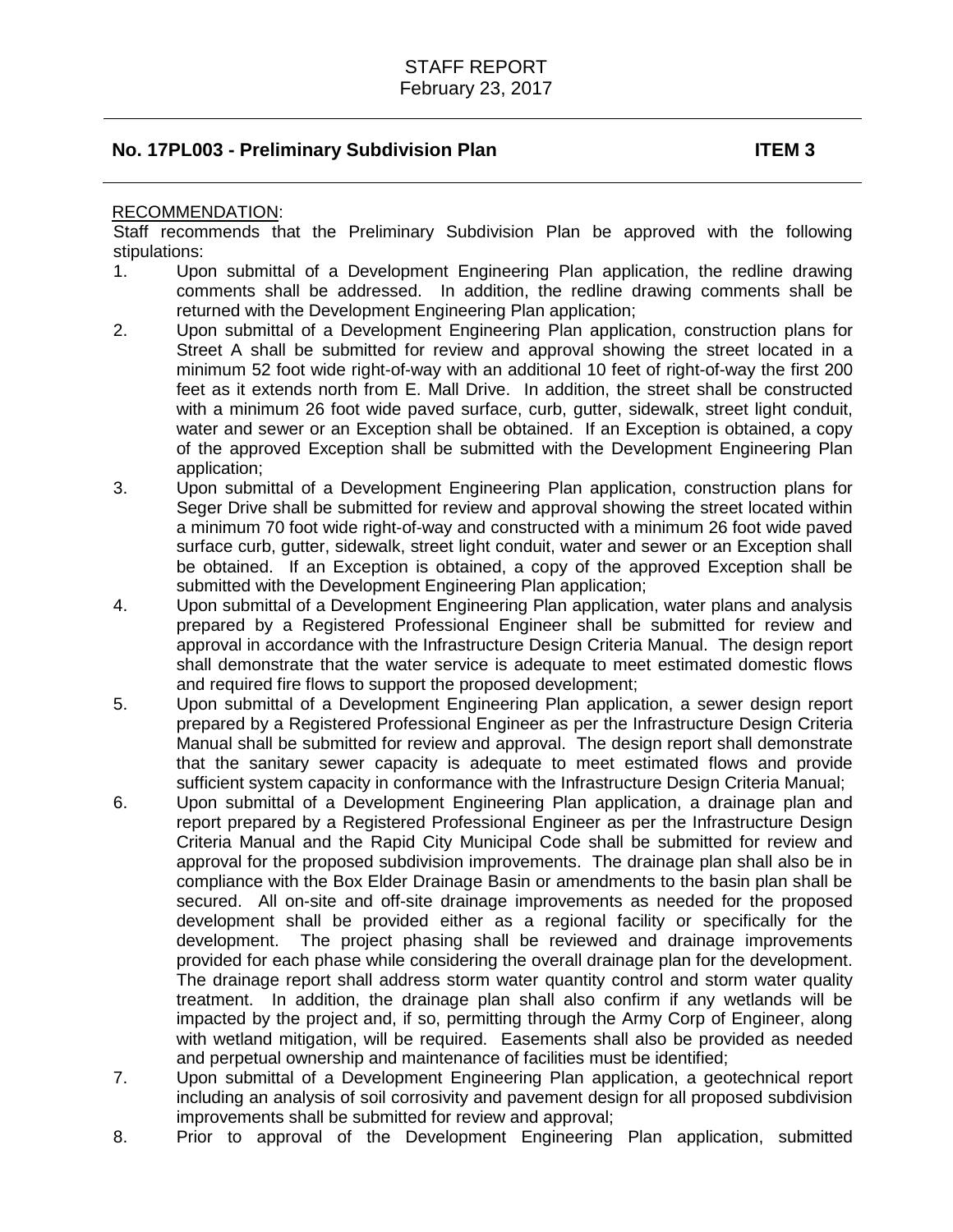engineering reports required for construction approval shall be accepted and agreements required for construction approval shall be executed if subdivision improvements are required. In addition, permits required for construction shall be approved and issued and construction plans shall be accepted in accordance with the Infrastructure Design Criteria Manual. All final engineering reports shall be signed and sealed by a Professional Engineer and contain a Certification Statement of Conformance with City Standards as required by the Infrastructure Design Criteria Manual;

- 9. Prior to approval of the Development Engineering Plan application, a Development Agreement shall be entered into with the City for all public improvements, if applicable;
- 10. Upon submittal of a Development Engineering Plan application, a cost estimate of the required subdivision improvements shall be submitted for review and approval;
- 11. Upon submittal of a Development Engineering Plan application, a maintenance agreement securing maintenance of the proposed landscape islands located in proposed Street A shall be submitted for review and approval. In addition, the approved agreement shall be submitted with the Final Plat application for recording at the Register of Deed's Office;
- 12. Upon submittal of a Development Engineering Plan application, the applicant shall demonstrate ownership and maintenance for the proposed drainage lot. In addition, the approved agreement shall be submitted with the Final Plat application for recording at the Register of Deed's Office;
- 13. Prior to submittal of a Final Plat application, proposed street name(s) shall be submitted to the Emergency Services Communication Center for review and approval. Upon submittal of a Final Plat application, the approved street name(s) shall be shown on the plat document;
- 14. Upon submittal of a Final Plat application, surety for any required subdivision improvements that have not been completed shall be posted and the subdivision inspection fees shall be paid; and,
- 15. Prior to the City's acceptance of the public improvements, a warranty surety shall be submitted for review and approval as required. In addition, any utilities and drainage proposed outside of the dedicated right-of-way shall be secured within easement(s).

### GENERAL COMMENTS:

The applicant has submitted a Preliminary Subdivision Plan to create three lots and a drainage lot, leaving an unplatted balance. The three lots are 9.11 acres, 7.03 acres and 1.88 acres, respectively, and are proposed as the first phase of a four phase development to be known as Freeland Ranch, which includes a total of 71.54 acres. The Master Plan for Freeland Ranch shows a mix of single family, townhome and multi-family development with a small area identified as office commercial and neighborhood commercial.

The property is located north of Mall Drive and north and east of Seger Drive. Currently, the property is void of any structural development.

A Preliminary Subdivision Plan is a tentative plan of a proposed subdivision requiring the installation of public improvements. Approval of a Preliminary Subdivision Plan by the City Council is required before an applicant can proceed with Development Engineering Plans and a Final Plat application for all or part of the area within the Preliminary Subdivision Plan application.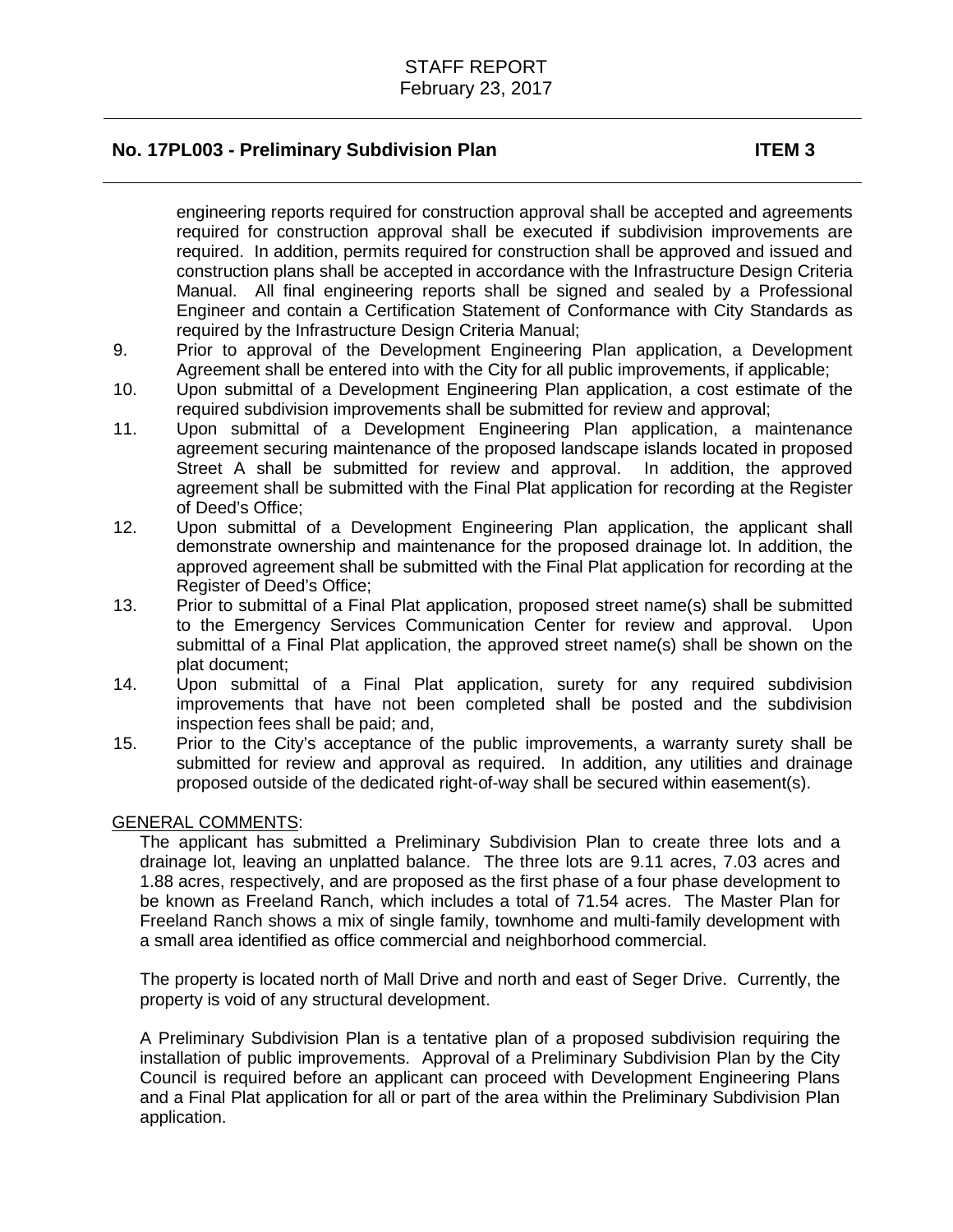#### STAFF REVIEW:

Staff has reviewed the Preliminary Subdivision Plan and has noted the following considerations:

- Master Plan: As previously noted, the applicant has submitted a Master Plan showing a mix of residential development with a small portion identified as office commercial and neighborhood commercial. In addition, the Master Plan identifies that the property will be developed in four phases. The applicant has provided a Letter of Intent describing the development as a "multi-socio-economic level, sustainable, affordable housing community that will provide low cost, build-ready lots and apartment sites to make possible the construction of over 360 affordable housing/workforce dwellings, including single family, multi-family, apartment units and an area designated for a tiny home village". The three lots identified as Phase One will include a school, an apartment complex and a neighborhood commercial use, respectively. Phase Two and Three identify townhomes located on small lots with reduced setbacks, single family residential lots and a commercial lot located adjacent to Mall Drive. Phase Four identifies additional townhome lots, single family residential lots, an office commercial lot, a tiny home community and areas dedicated as "park open space" and "community garden". Due to the size of several of the proposed residential lots located in Phase Two, Three and Four and due to the mix of commercial and residential use(s), additional information is needed to insure that sufficient buffering, open space, setbacks, access, etc. are being addressed prior to supporting the Master Plan as presented. In addition, the applicant must clarify if the tiny home development will include creating individual lots and, if so, demonstrating that the individual lots meet minimum City design standards. The applicant should be aware that approval of this Preliminary Subdivision Plan does not indicate approval of the master plan. Staff will continue to work with the applicant to ensure that the Master Plan meets City design standards while creating a unique housing development for the community. In addition, ownership and maintenance of all common areas, park areas and drainage areas must be identified and secured as these phases of the development come forward for review and approval.
- Zoning: The property is currently zoned General Agriculture District. The Future Land Use Plan identifies the appropriate use of the property as Low Density Neighborhood. Several of the uses proposed within the Master Plan are not in compliance with uses appropriate for a Low Density Neighborhood. Additional information is needed to determine if it is appropriate to amend the Future Land Use Plan to allow the uses and layout as shown on the associated Master Plan. The applicant should be aware that the zoning issue must be addressed prior to issuance of a building permit.
- Street A: The Preliminary Subdivision Plan identifies the extension of a street north from Mall Drive to serve as primary access to the development. The street is classified as a local street requiring that it be located in a minimum 52 foot wide right-of-way with 10 additional feet the first 200 feet as the street extends north from Mall Drive. In addition, the street must be constructed with a minimum 26 foot wide paved surface, curb, gutter, sidewalk, street light conduit, sewer and water. The applicant has submitted a site plan showing the first 400 feet of the street located in a 100 foot wide right-of-way and constructed with a 63 foot wide paved surface, tapering to a 70 foot wide right-of-way with a minimum 36 foot wide paved surface extending north through the development. Due to the scope of the campus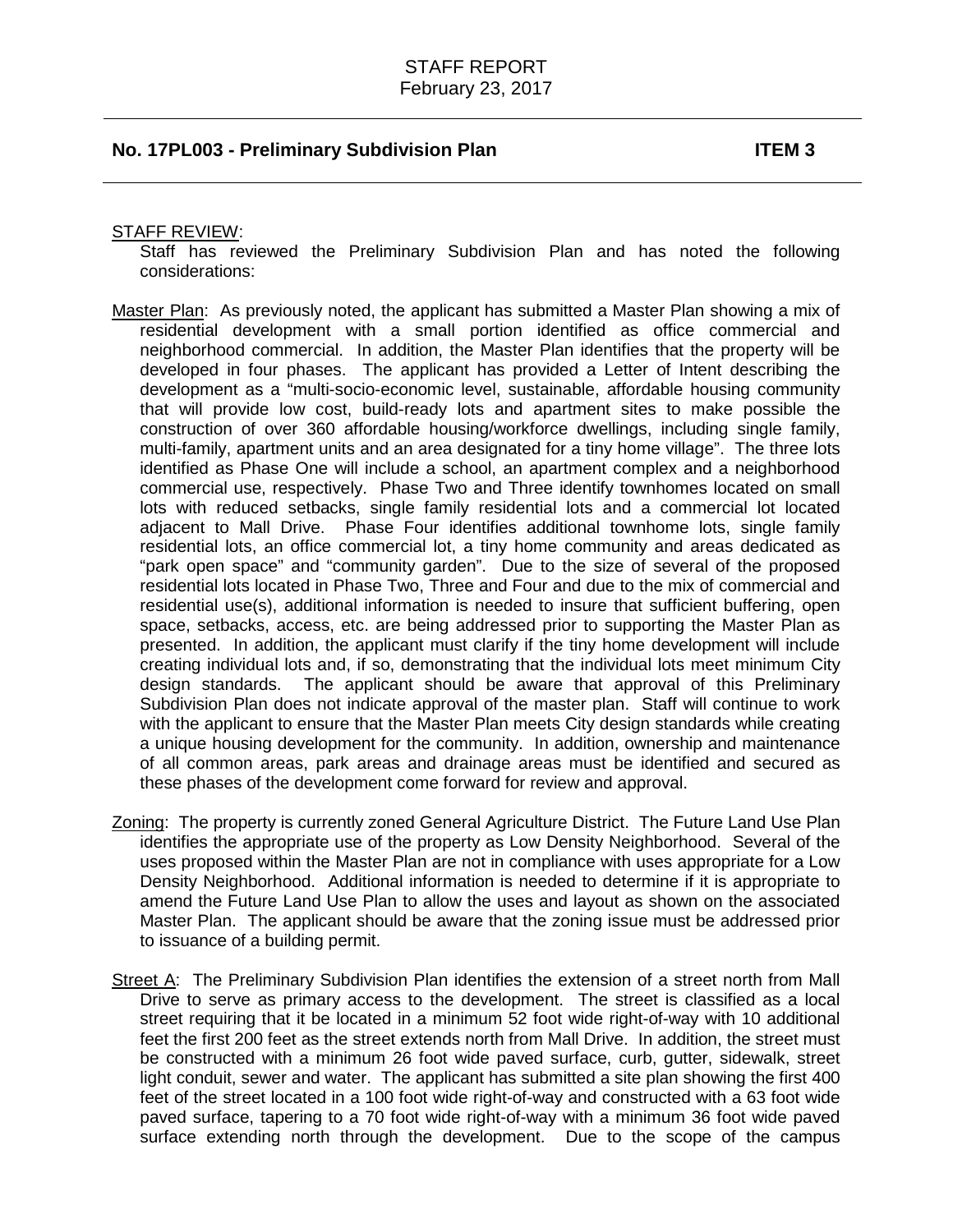development, the applicant has indicated that a Traffic Impact Study has been commissioned. To date, it is not completed nor is it required as a part of Phase One of the development. However, since the street serves as primary access to the development, the applicant is proposing to construct the street as identified anticipating the recommendations of the Traffic Impact Study to ensure that the street can accommodate traffic generated by the proposed use(s). Please note that staff strongly encourages that a Traffic Impact Study be provided with Phase One so that all of the improvements constructed with Phase One meet the needs of the master Plan for the entire development. The applicant should be aware that a Traffic Impact Study will be required when accumulative peak hour trip generations are expected to exceed 100 vehicles for nonresidential development or any residential development with 150 or more dwelling units. In addition, a Traffic Impact Study may be required if Exception(s) are requested to waive street improvement requirements in order to adequately review the Exception requests and assess the impact of the project on existing or proposed street(s).

The site plan also identifies two landscape islands within the 100 foot right-of-way located with Street A north of Mall Drive intersection. Upon submittal of a Development Engineering Plan application, a maintenance agreement securing maintenance of the proposed landscape islands must be submitted for review and approval. In addition, the approved agreement must be submitted with the Final Plat application for recording at the Register of Deed's Office.

- Seger Drive: The Preliminary Subdivision Plan identifies the extension of approximately 120 feet of Seger Drive from Street A between Mall Drive and the southern boundary of Phase One of the proposed development. Seger Drive is classified as a commercial street requiring that it be located in a minimum 70 foot wide right-of-way and constructed with a minimum 26 foot wide paved surface, curb, gutter, sidewalk, street light conduit, water and sewer. Upon submittal of a Development Engineering Plan application, construction plans for Seger Drive must be submitted for review and approval as identified or an Exception must be obtained. If an Exception is obtained, a copy of the approve document must be submitted with the Development Engineering Plan application.
- Drainage: The property is located within the Box Elder Drainage Basin. Upon submittal of a Development Engineering Plan application, a drainage plan and report prepared by a Registered Professional Engineer as per the Infrastructure Design Criteria Manual and the Rapid City Municipal Code must be submitted for review and approval for the proposed subdivision improvements. The drainage plan must also be in compliance with the Box Elder Drainage Basin or amendments to the basin plan must be secured. All on-site and offsite drainage improvements as needed for the proposed development must be provided either as a regional facility or specifically for the development. The project phasing must be reviewed and drainage improvements provided for each phase while considering the overall drainage plan for the development. The drainage report must address storm water quantity control and storm water quality treatment. In addition, the drainage plan must also confirm if any wetlands will be impacted by the project and, if so, permitting through the Army Corp of Engineer, along with wetland mitigation, will be required. Easements must also be provided as needed and perpetual ownership and maintenance of facilities must be identified.

Water: The proposed lots are located in Rapid City service boundary. A 16 inch North Rapid